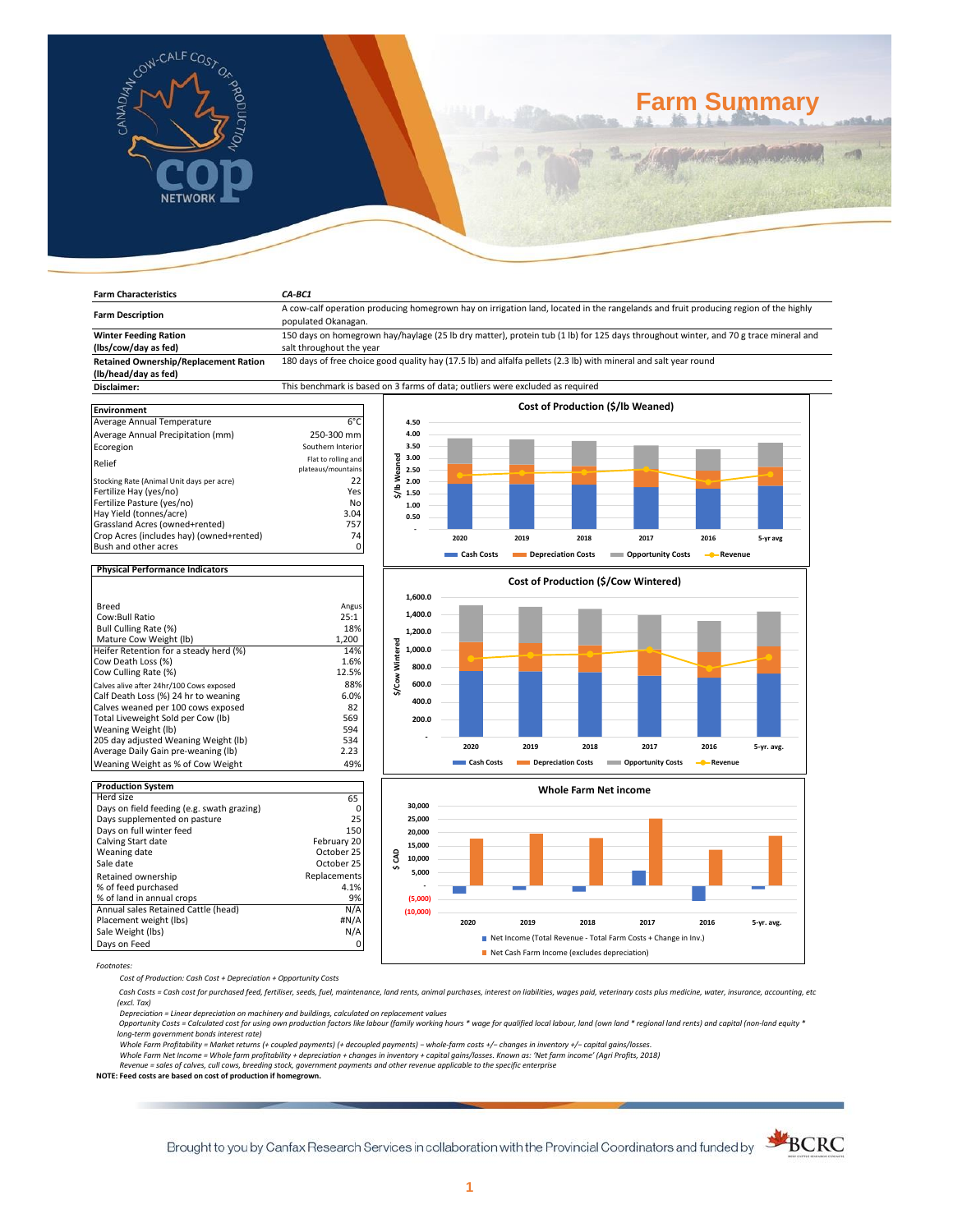## **Whole Farm Overview Page**

| Overview                                                       |               |                  |                                           |                |                                  |              |            |
|----------------------------------------------------------------|---------------|------------------|-------------------------------------------|----------------|----------------------------------|--------------|------------|
| <b>Operation Maturity</b>                                      |               |                  |                                           |                |                                  |              |            |
| <b>Herd Size</b><br>65                                         |               |                  | Beef Animals Sold from Retained Ownership |                | N/A                              |              |            |
| Paid Labour (hours)<br>Unpaid Labour (hours)                   | $\sim$<br>912 |                  |                                           |                |                                  |              |            |
| Average wages - paid and unpaid (\$/hr)                        | 20.00         |                  |                                           |                |                                  |              |            |
| Revenue                                                        |               | 2020             | 2019                                      | 2018           | 2017                             | 2016         | 5-yr. avg. |
| <b>Market Revenue</b>                                          | 5-yr avg      | 73,070           | 74,609                                    | 71,675         | 76,124                           | 63,284       | 71,752     |
| Cow-Calf                                                       | 83%           | 58,350           | 60,960                                    | 61,697         | 64,903                           | 51,092       | 59,400     |
| Cash Crops                                                     | 17%           | 14,721           | 13,650                                    | 9,978          | 11,220                           | 12,192       | 12,352     |
| <b>Retained Ownership</b>                                      | 0%            |                  |                                           |                |                                  |              |            |
| <b>Government Payments</b>                                     | 0%            | ä,               |                                           |                | $\tilde{\phantom{a}}$            | ä,           |            |
| Other Farm Revenue +                                           | 0%            | $\mathbf{1}$     | $\mathbf{1}$                              | $\overline{2}$ | 3                                | $\mathbf{1}$ | 1          |
| <b>Total Revenue</b>                                           | 100%          | 73,071           | 74,610                                    | 71,677         | 76,127                           | 63,285       | 71,754     |
| Change in Inventory                                            |               | 1,121<br>2020    | ä,<br>2019                                | 2018           | $\overline{\phantom{a}}$<br>2017 | ÷,<br>2016   | 224        |
| <b>Expenses</b>                                                |               |                  |                                           |                |                                  |              | 5-yr. avg. |
| <b>Depreciation</b>                                            |               | 21,640<br>13,783 | 21,047                                    | 20,087         | 19,539                           | 19,168       | 20,296     |
| Machinery<br><b>Buildings</b>                                  |               | 7,857            | 13,324<br>7,723                           | 12,554         | 12,159<br>7,380                  | 11,910       | 12,746     |
|                                                                |               |                  |                                           | 7,532          |                                  | 7,258        | 7,550      |
| <b>Overhead costs</b>                                          |               | 28,332           | 28,589                                    | 28,002         | 26,130                           | 25,233       | 27,257     |
| Land improvement                                               |               | 1,137            | 1,135                                     | 1,101          | 1,059                            | 1,031        | 1,093      |
| Machinery Maintenance                                          |               | 10,530           | 10,348                                    | 9,921          | 9,670                            | 9,423        | 9,979      |
| <b>Buildings Maintenance</b>                                   |               | 1,500            | 1,521                                     | 1,491          | 1,418                            | 1,379        | 1,462      |
| Contract labour                                                |               |                  |                                           |                |                                  |              |            |
| Diesel, Gasoline, Natural Gas                                  |               | 4,442            | 5,071                                     | 5,345          | 4,410                            | 3,891        | 4,632      |
| Electricity                                                    |               | 800              | 783                                       | 718            | 445                              | 527          | 655        |
| Water                                                          |               | 215              | 215                                       | 215            | 215                              | 215          | 215        |
| Farm insurance                                                 |               | 3,640            | 3,531                                     | 3,377          | 3,233                            | 3,173        | 3,391      |
| Disability and accident insurance                              |               |                  |                                           |                |                                  |              |            |
| Farm taxes and duties                                          |               | 863              | 837                                       | 801            | 767                              | 752          | 804        |
| Advisor costs                                                  |               | 33               | 32                                        | 31             | 30                               | 29           | 31         |
| Accountant & legal fees                                        |               | 953              | 925                                       | 884            | 847                              | 831          | 888        |
| Phone & utilities                                              |               | 2,990            | 2,968                                     | 2,911          | 2,846                            | 2,802        | 2,904      |
| Other overhead costs                                           |               | 1,229            | 1,223                                     | 1,207          | 1,190                            | 1,178        | 1,205      |
| Wages, rent and interest payments                              |               | 1,439            | 1,258                                     | 987            | 887                              | 744          | 1,063      |
| Paid Labour                                                    |               | ä,               |                                           |                |                                  |              |            |
| <b>Unpaid Labour</b>                                           |               | 17,659           | 18,000                                    | 18,963         | 18,783                           | 17,786       | 18,238     |
| <b>Total land rents</b>                                        |               | 874              | 874                                       | 874            | 874                              | 699          | 839        |
| Total Interest on debt                                         |               | 565              | 384                                       | 113            | 13                               | 45           | 224        |
| Cow-Calf                                                       |               | 16,360           | 15,405                                    | 15,044         | 14,653                           | 14,683       | 15,229     |
| Animal purchases                                               |               | 540              | 540                                       | 540            | 540                              | 540          | 540        |
| Purchased feed                                                 |               | 8,348            | 7,871                                     | 7,909          | 7,905                            | 8,013        | 8,009      |
| Other fixed and var. costs *                                   |               | 7,472            | 6,995                                     | 6,595          | 6,208                            | 6,130        | 6,680      |
| <b>Retained Ownership</b>                                      |               | ä,               |                                           |                |                                  |              |            |
| Animal purchases                                               |               |                  |                                           |                |                                  |              |            |
| Purchased feed                                                 |               |                  |                                           |                |                                  |              |            |
| Other fixed and var. costs *                                   |               |                  |                                           |                |                                  |              |            |
|                                                                |               |                  |                                           |                |                                  | 9,041        | 9,395      |
| Crop and forage<br>Seed                                        |               | 9,234<br>585     | 9,801<br>623                              | 9,723<br>578   | 9,173<br>575                     | 550          | 582        |
| Fertilizer                                                     |               | 6,005            | 6,225                                     | 6,061          | 5,991                            | 6,151        | 6,087      |
| Herbicide                                                      |               | 79               | 76                                        | 74             | 73                               | 72           | 75         |
| Fungicide & Insecticide                                        |               |                  | L,                                        |                |                                  |              | ä,         |
| <b>Irrigation</b><br>Contract labour                           |               |                  |                                           |                |                                  |              |            |
| Fuel costs (crop & forage)                                     |               | 2,229            | 2,544                                     | 2,682          | 2,213                            | 1,952        | 2,324      |
| Other crop and forage                                          |               | 337              | 334                                       | 328            | 321                              | 316          | 327        |
| <b>Total Farm Costs (excludes unpaid labour)</b>               |               | 77,005           | 76,101                                    | 73,843         | 70,382                           | 68,869       | 73,240     |
| Cash Costs (Total Farm Costs - Depreciation)                   |               | 55,365           | 55,054                                    | 53,756         | 50,843                           | 49,701       | 52,944     |
| Depreciation & Opportunity Costs (including unpaid labour)     |               | 39,299           | 39,047                                    | 39,050         | 38,322                           | 36,954       | 38,534     |
| Total Economic Costs (cash, depr, opportunity)                 |               | 94,664           | 94,101                                    | 92,806         | 89,165                           | 86,655       | 91,478     |
| <b>Profits</b>                                                 |               | 2020             | 2019                                      | 2018           | 2017                             | 2016         | 5-yr. avg. |
| Net Income (Total Revenue - Total Farm Costs + Change in Inv.) |               | (2,813)          | (1, 491)                                  | (2, 166)       | 5,745                            | (5,584)      | (1, 262)   |
| Net Cash Farm Income (excludes depreciation)                   |               | 17,705           | 19,555                                    | 17,919         | 25,281                           | 13,583       | 18,809     |

ᵻ Other Farm Revenue includes: Other enterprises, capital gains and losses as well as calculated interest on savings based on the models previous year profits.

\*Other fixed and var. costs includes: veterinary, medicine, maintenance and spare parts, and other/miscellaneous



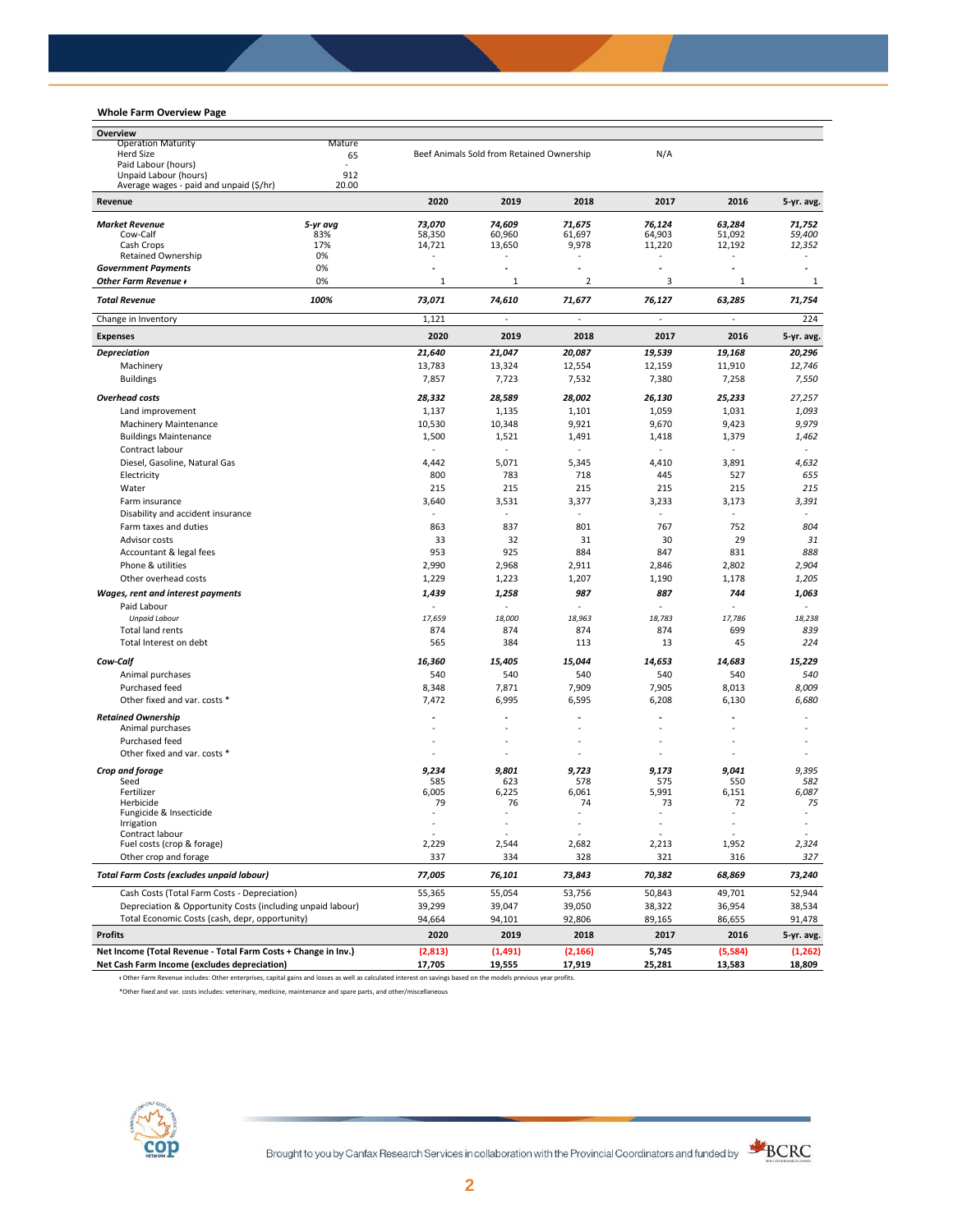| Cow-Calf Enterprise (\$/Cow Wintered)                    | 2020                     | 2019    | 2018                     | 2017                     | 2016    | 5 yr. avg. |
|----------------------------------------------------------|--------------------------|---------|--------------------------|--------------------------|---------|------------|
| Cows Wintered *                                          | 65                       | 65      | 65                       | 65                       | 65      | 65         |
| Average male and female calf price (\$/head)             | 1,121                    | 1,159   | 1,175                    | 1,226                    | 925     | 1,121      |
| <b>REVENUE</b>                                           |                          |         | $\omega$                 |                          | $\sim$  |            |
| Cow Calf                                                 | 898                      | 938     | 949                      | 999                      | 786     | 914        |
| Cull animals and slaughter receipts                      | 146                      | 158     | 157                      | 174                      | 163     | 160        |
| Breeding livestock receipts                              | ÷.                       | ÷,      | ÷.                       | $\overline{a}$           | ÷,      | $\omega$   |
| Calf Sales and transfer to retained ownership enterprise | 752                      | 780     | 792                      | 824                      | 623     | 754        |
| Government payments                                      |                          | ä,      |                          | $\sim$                   |         |            |
| Other returns                                            | ÷,                       |         |                          | $\sim$                   |         |            |
| <b>Total Cow-Calf Revenue</b>                            | 898                      | 938     | 949                      | 999                      | 786     | 914        |
| <b>VARIABLE COSTS</b>                                    | ÷                        | ÷,      | $\omega$                 | $\overline{a}$           |         |            |
| Animal purchases                                         | 8.3                      | 8.3     | 8.3                      | 8.3                      | 8.3     | 8          |
| Feed (purchase feed, fertiliser, seed, pesticides)       | 217.3                    | 212.5   | 210.3                    | 208.8                    | 211.4   | 212        |
| Machinery (maintenance, depreciation, contractor)        | 374.1                    | 364.2   | 345.8                    | 335.8                    | 328.2   | 350        |
| Fuel, energy, lubricants, water                          | 97.4                     | 109.5   | 117.3                    | 94.9                     | 83.6    | 101        |
| Vet & medicine                                           | 43.9                     | 37.0    | 33.2                     | 31.5                     | 30.3    | 35         |
| Other inputs cow calf enterprise                         | 112.5                    | 113.2   | 113.8                    | 109.0                    | 104.7   | 111        |
| Labour                                                   |                          |         |                          |                          |         |            |
| Paid Labour                                              | ä,                       | ä,      |                          |                          |         |            |
| Unpaid Labour                                            | 271.7                    | 268.7   | 270.7                    | 256.7                    | 238.6   | 261        |
| <b>Total Variable Costs</b>                              | 1,125.1                  | 1,113.3 | 1,099.5                  | 1,045.0                  | 1,004.9 | 1,078      |
| <b>CAPITAL COSTS</b>                                     | $\overline{\phantom{a}}$ | ÷,      | L.                       | ä,                       | $\sim$  | $\equiv$   |
| Insurance, taxes                                         | 73.3                     | 71.9    | 71.1                     | 67.6                     | 64.2    | 70         |
| Buildings (maintenance, depreciation)                    | 143.9                    | 142.2   | 138.8                    | 135.4                    | 132.9   | 139        |
| Land Cost                                                | ÷,                       | ä,      | ÷.                       | ä,                       | $\sim$  |            |
| <b>Rented Land</b>                                       | 13.0                     | 13.0    | 13.0                     | 13.0                     | 10.4    | 13         |
| Own Land                                                 | 21.8                     | 20.6    | 19.8                     | 19.0                     | 17.6    | 20         |
| Capital Costs                                            | ٠                        | ä,      | $\overline{\phantom{a}}$ | $\overline{\phantom{a}}$ |         |            |
| Liabilities                                              | 7.0                      | 4.8     | 1.5                      | 0.2                      | 0.6     | 3          |
| Own capital                                              | 127.1                    | 124.6   | 123.7                    | 113.9                    | 99.8    | 118        |
| <b>Total Capital Costs</b>                               | 386.1                    | 377.2   | 367.9                    | 349.1                    | 325.4   | 361        |
| <b>COSTS</b>                                             |                          |         |                          |                          |         |            |
| Cash Costs                                               | 757.7                    | 752.8   | 744.2                    | 703.9                    | 679.5   | 728        |
| <b>Depreciation Costs</b>                                | 332.9                    | 323.8   | 309.0                    | 300.6                    | 294.9   | 312        |
| <b>Opportunity Costs</b>                                 | 420.6                    | 413.8   | 414.1                    | 389.6                    | 355.9   | 399        |
| <b>Total Production Costs</b>                            | 1,511.2                  | 1,490.4 | 1,467.4                  | 1,394.1                  | 1,330.3 | 1,439      |
| <b>Profits</b>                                           | 2020                     | 2019    | 2018                     | 2017                     | 2016    | 5-yr. avg. |
| Short-term profit (cash costs)                           | 140.0                    | 185.0   | 205.0                    | 294.6                    | 106.5   | 186        |
| Medium-term profit (cash + depreciation)                 | (193.0)                  | (138.8) | (104.0)                  | (6.0)                    | (188.4) | (126)      |
| Long-term profit (cash + depreciation + opportunity)     | (613.5)                  | (552.6) | (518.2)                  | (395.6)                  | (544.3) | (525)      |
| *Model Maintains a stable herd size                      |                          |         |                          |                          |         |            |

Costs and revenue are reported for a calendar (e.g. January to December). It reflects revenue and expenses that a producer experiences over that period. Producers who want a cash flow analysis typically use a calendar or agricultural year. This method is often preferred by lenders when getting evaluated for a line of credit or a loan. The model maintains a stable herd, retention rates were adjusted to ensure that

C<mark>ash Costs</mark><br>Cash costs are the outlays over the course of the year, including machine repairs, paid labour, costs of feed production, and purchased feed. CDN COP Network bases cash costs on actual costs of production. Agr market value for some cash costs, including feed.

The cost of producing the feed on-farm and the purchased feed costs as used in that year to reflect the experience and situation of producers. Production inputs, land and any purchased feeds utilized that year are included model. Below are the included costs for feed production:

moder.outwhat was made used to receip would continuour.<br>**Feed:** Calculated as feed cost (purchase feed + fertilizer, seed and pesticides for own feed production) + machinery cost (machinery maintenance + depreciation + con rents paid + opportunity cost own land)

**Land:** separated into owned and rented land, includes both crop and pastureland. Land costs = Rents paid + calculated land rents for own land (opportunity cost).

By using the cost of land, the advantage that mature operations have is clearly shown as their cost structure is lower when l and has been fully paid off.

## **Allocation**

Generic allocation uses percent revenues from each commodity to cover overheads and utilizes accounting data for the overhead costs. This takes the approach that overheads and fixed costs will be covered by something grown commodities grown. It should be recognized that as commodity prices fluctuate and revenues to each enterprise fluctuate, the shifting shares will change the cost structure for each enterprise from year to year.

## **Depreciation**

Depreciation on buildings and machinery is a non-cash cost that reveals the ability of the farm to continue operating if an asset needs replacement. Differences in depreciation costs between AgriProfit\$ and the CDN COP Network primarily comes from the use of specific (AgriP rofit\$) versus generic (CDN COP Network) allocation. Where generic allocation results in machine

### **Opportunity Costs**

Provincing COSS are the non-cash costs that reveal the opportunity of using different resources. These costs can include Unpaid labour, renting out land, the opportunity of selling or buying feed production, and return to capital.

required.<br>Land: The Opportunity costs of land are the rents for new contracts if the farm rents out owned land. It reflects the future cost of renting land. If the producers' profits of utilizing the land outweigh the prof utilizing owned land for production should be preferred and vice-versa.<br>**Labour:** The opportunity costs of labour are the calculated wage for family labour, either off-farm salary or farm manager salary. It is important to

same type of labour.

**Capita**l: The opportunity cost of capital is the interest rate for long-term government bonds multiplied by the equity without land (values of machines, buildings, livestock, circulating capital, less total loans). If the

### **Unit Reported**

Often cow-calf COP is expressed as dollars per cow wintered (\$/cow wintered) which adjusts the calf price per head for the number of calves sold per 100 cows. When evaluating overall cost structure to identify areas for<br>im

however..export of the structure with the structure of the break-even cost. allowing them to compare with posted market prices for their calves' average weight category. This break-even price will depend on the percentage weaned that year from the cow herd. The higher percent weaned, the lower per pound the break -even price will be.